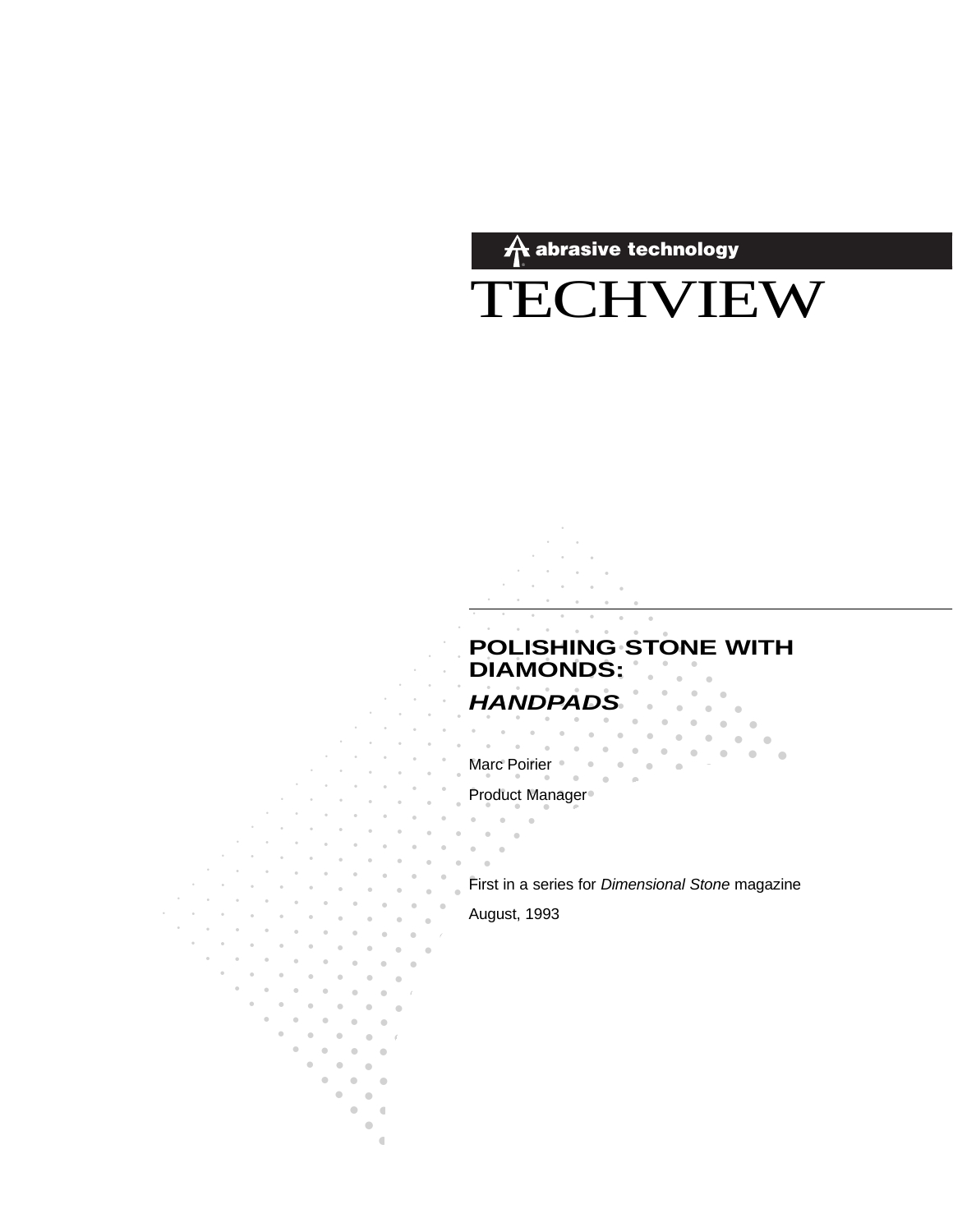#### **Polishing stone with diamonds: Handpads**

The use of diamonds is not at all new to the stone processing industry. For years, diamond saw blades have been critical in a stone shop's ability to process stone slabs. But this wasn't always the case.

Fabricators who have been in business for a few decades remember the days when saw blades made of black silicon carbide were the primary tools used for slab cutting. Although these blades cut well, they wore out too fast, even while cutting softer stones such as marble. It's no exaggeration to say that when fabricators were working with hard stone (such as granite), they virtually had to order silicon carbide saw blades by the truckload because the blades deteriorated so rapidly.

Yet, when diamond saw blades were introduced more than 25 years ago, they were not readily accepted because they were literally hundreds of times more expensive than silicon carbide saw blades. However, the cost effectiveness of diamonds paid off. Today diamond saw blades are so popular, it is nearly inconceivable to cut stone with anything else.

When it comes to polishing, regular abrasives such as silicon carbide are still being used. But to progressive fabricators, diamonds are the best alternative. Their strong crystals are many times harder than any other abrasive, making them the ideal choice for shaping and polishing. Let's take a look at an important diamond tool—diamond hand pads.

#### **History of Diamond Hand Pads**

Consisting of a layer of flexible diamonds glued onto a foam handle, the diamond hand pad was introduced ten years ago as the first tool for polishing stone after it had been cut. But although it was relatively simple in design, the diamond hand pad was quite costly because they were:

- Much more expensive than other abrasives
- Rather intolerant of abuse

Since fabricators had previously used silicon carbide for polishing stone, they exerted the same amount of pressure on diamond hand pads, ground too much stone and resulted in short life. Because diamonds were so expensive, these new hand pads were not considered cost-effective shaping and polishing tools. Yet almost everyone who used them recognized their usefulness. After the manufacturers fine-tuned them (and fabricators developed a lighter touch when pressing down on them), diamond hand pads became widely accepted in the industry. What's their ideal use today? Processing touch-ups, areas of difficult accessibility, or small individual jobs. Larger jobs require different tools altogether.

#### **Types of Hand Pads**

Diamond hand pads come in a variety of shapes, but the rectangular 2 1/4" x 4" format is by far the most popular version since it fits so easily into the palm of the hand. The hand pad consists of a diamond section (small islands of diamonds that permit a certain amount of flexibility) that is generally glued onto a foam support. These diamond islands are available in two basic forms:

#### **1. Electroplated Metal-Bond Grits**

Electroplated metal-bond grits range from extremely coarse grit sizes such as #30 and #50, to extremely fine sizes such as #600 (or even smaller). The most popular grit sizes for marble are #70, #220, and #400.

As their name implies, metal bonds use a metal coating to hold each individual diamond particle in place. This ensures the best possible retention and effectiveness of every diamond particle.

#### **2. Resin Bond Grits**

Resin bond grit sizes range from #600 through #800, #1800, and #3500. Resin-bonded products have no scratching ability of their own, and the resin base only holds the diamonds in place. The diamonds produce successively finer scratch patterns, until these patterns become so small that to the human eye, the surface appears highly polished.

As every fabricator knows, nothing is more frustrating than to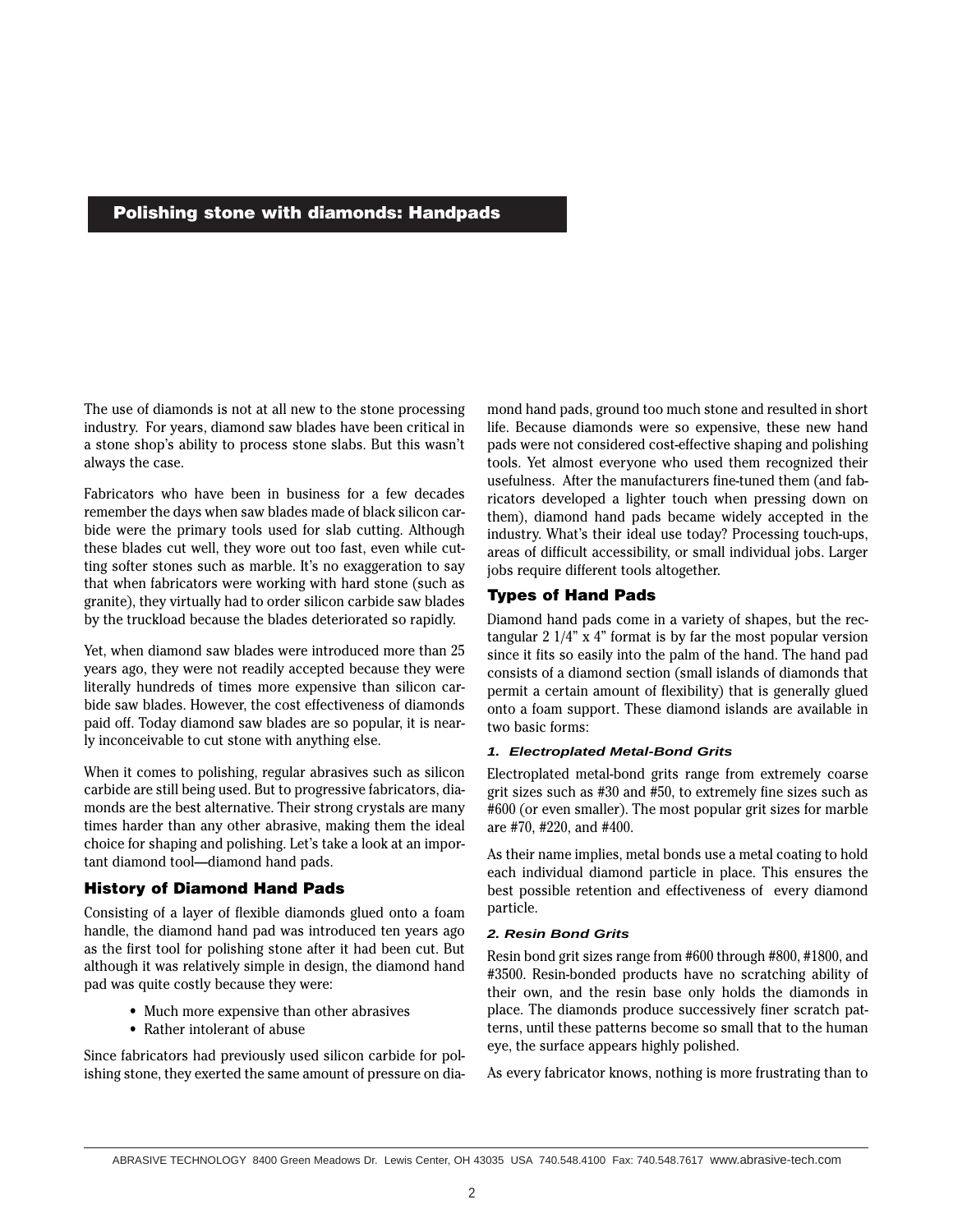finish a job and then notice scratches still present on the surface. Resin bonds are generally less "aggressive" than electroplated metal bonds. They are more forgiving and therefore do not leave large, undesirable scratches.

#### **Sample Applications**

For a typical job that calls for polishing a rough cut granite edge, try this procedure:

1. In succession, use the metal-bonded #70, #120, #220, and #400 grit sizes.

2. Continue by using the resin-bonded #600, #800, #1800, and #3500 grit sizes.

This sequence will produce a glossy finish on almost any stone. When working with marble or granite, an additional buffing sequence will bring out the full gloss of the stone.

For special applications, very fine grit diamond hand pads (down to #8500 and even smaller) or very coarse grit pads are available. For grits finer than #400, the most economical encapsulation method are the resin-bond grits because again, they're more forgiving than the electroplated metal-bond ones.

#### **Important Considerations for Custom Hand Pads**

Manufacturers can deliver a custom solution for every stonecutting preference and need. When diamond hand pads are tailored for each aspect of a job, manufacturers pay close attention to these important considerations:

#### **Rigidity**

Rigidity is important to maintain a flat, mirrorlike surface on products such as counter or table tops. Hand pads used for these surfaces are generally made with foam handles and offer the best characteristics of an all-around tool.

#### **Flexibility**

Flexibility is important to those who polish rounded surfaces such as bullnoses or ogee shapes. Diamond handpad material is available from manufacturers and can be cut into strips of any size. These strips can be fastened with hook-and-loop backing to specially shaped forms which mirror the shape of the finished edge.

#### **Ruggedness**

Ruggedness is essential for heavy-material removal, such as tile edging and sizing, or even rough work on hard stones. Although for these purposes hand pads are still foam-mounted, they are made on very rigid substrates and the diamond islands are much larger. This allows them to withstand the pressures exerted during greater material removal.

### **Why Water is Essential to Diamond Hand Pads**

For a better finish and to extend the life of the hand pad, be sure to use water while polishing. Although some work can be done dry, water offers important benefits.

For example, because resin-bonded diamond hand pads are particularly intolerant of heat, water is an essential accompaniment. The water not only rinses away the cuttings (dirty water) from the stone's surface, it also cools the diamonds and prevents the resin base from overheating.

### **The Power of Orbital Pads**

Any time hand pads are the best tool for the job, orbital pads are the only power alternative that should be considered. Orbital pads are mechanically powered, and therefore offer relief from excessive arm muscle fatigue. The power tool they are attached to should have a "jitterbug" or vibratory type of motion. This is important because if more work is done with one grit than another (because the arm gets tired), the finished stone will not display an even degree of reflectivity, and the workmanship will appear to be poor.

Orbital pads are larger than hand pads and are available in the same grit sizes. They are also available in a wide variety of dimensions to match the power tools being used.

### **Don't Work Too Hard**

There's no question a shop can experience solid benefits from the proper use of diamond hand pads. The fabricator should be able to profit by:

- Saving time
- Having more consistent finishes
- Increasing productivity
- Reducing costs (which lead to increased profitability)

The single most important thing to remember when using diamond hand pads is let the diamonds do the work. In other words, don't treat a diamond hand pad like one made of silicon carbide. Forcing the hand pad to work harder than necessary will only decrease its useful life.